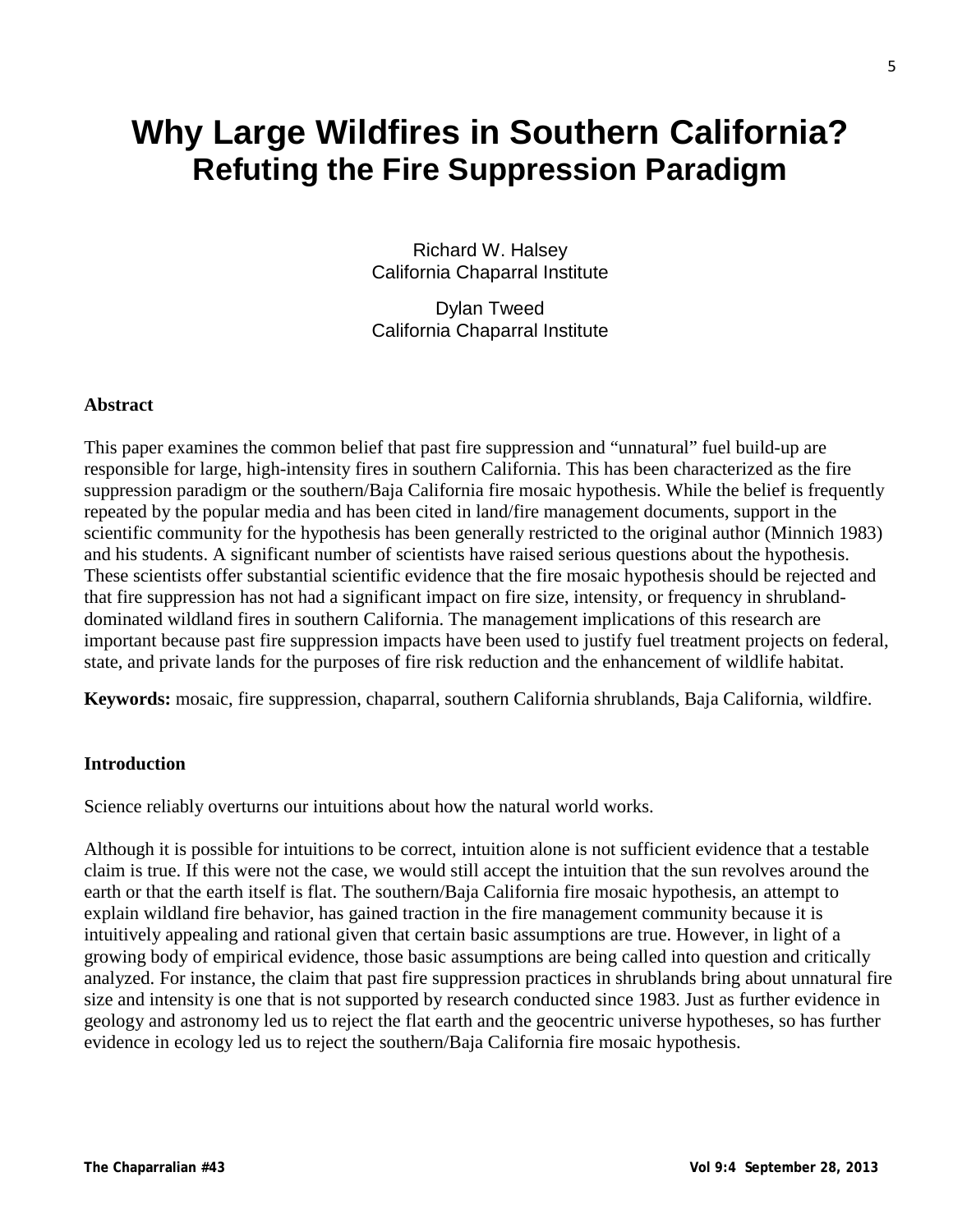## **The Fire Mosaic Hypothesis**

The fire suppression paradigm or, more specifically, the southern California/Baja fire mosaic hypothesis can be summarized as follows:

*Past fire suppression efforts in southern California shrubland ecosystems have caused an unnatural buildup of vegetation, leading to unnaturally large and intense wildfires. The hypothesis suggests that wildfires in Baja California are small because unsuppressed fires have created a mixed-aged mosaic of vegetation which naturally constrains fire spread. Commonly proposed options to eliminate the hypothesized "fuel" build-up in southern California include allowing fires to run without active suppression, conducting prescribed burns, and/or using mechanical methods (i.e., mastication).*

| Assumptions of the southern/Baja California<br>fire mosaic hypothesis                                                                                                           | <b>Alternative explanations</b><br>from other research                                                                                                                                                                                           |
|---------------------------------------------------------------------------------------------------------------------------------------------------------------------------------|--------------------------------------------------------------------------------------------------------------------------------------------------------------------------------------------------------------------------------------------------|
| Large fires are unnatural and are the result of<br>past fire management activities.                                                                                             | Infrequent, large fires are a natural part of the<br>landscape. Fires are now unnaturally frequent<br>due to human-caused ignitions.                                                                                                             |
| Fire suppression has been successful in<br>excluding fires on southern California<br>landscapes and this has led to an unnatural<br>accumulation of older shrubland vegetation. | Fire suppression has been successful at<br>protecting urban environments, but has not<br>excluded fire on the broader landscape. There<br>is no evidence that the extent of older<br>shrublands is above the historical range of<br>variability. |
| Large fires can be prevented by creating<br>mixed-aged vegetation mosaics across the<br>landscape.                                                                              | Large fires are wind-driven and are capable of<br>burning through, over, or around mosaics of<br>mixed-aged vegetation.                                                                                                                          |
| Baja can provide a model for how fire should<br>be dealt with in southern California.                                                                                           | Baja is not comparable to southern California<br>due to differences in weather, vegetation, and<br>land use practices.                                                                                                                           |
| Fire spread is a function of fuel age. Chaparral<br>stands less than 20 years old will not burn.                                                                                | Fire spread is determined by numerous<br>variables (e.g., fuel type, fuel moisture,<br>weather, and topography). Young stands burn.                                                                                                              |
| Too frequent fires leading to type-conversion<br>of native chaparral to non-native grasslands is<br>not acknowledged as significant.                                            | Significant type-conversion of all native<br>shrubland ecosystems is occurring due to<br>overly frequent fires.                                                                                                                                  |

**Table 1.** Assumptions and alternative explanations for the southern/Baja California fire mosaic hypothesis.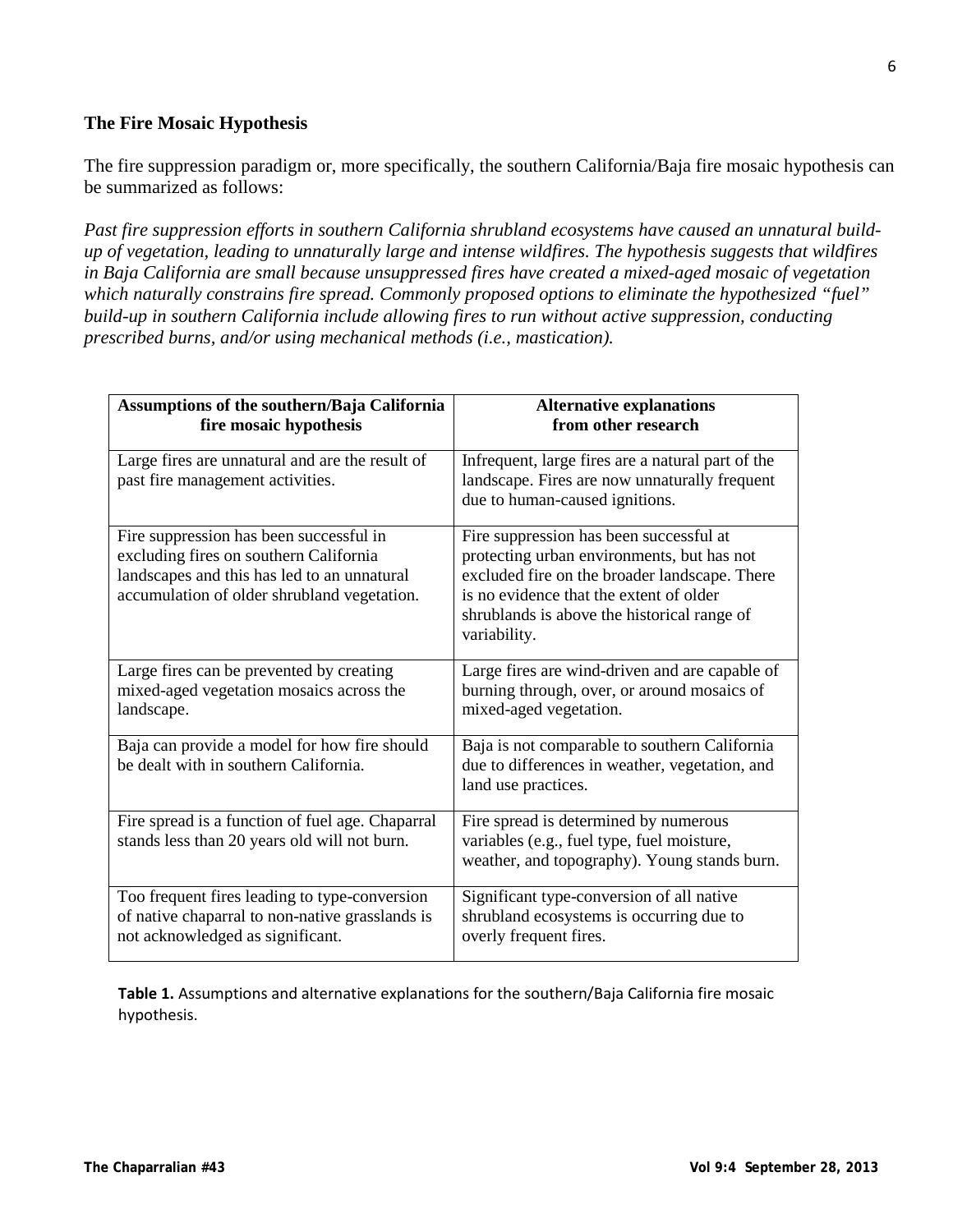Support in the scientific community for the hypothesis since it was published in 1983 has been generally restricted to the original author and his students. In contrast, a significant number of scientists from government agencies and academia have raised serious questions about the hypothesis (see attached bibliography). These scientists have reached their conclusions independently and have offered substantial scientific evidence that the fire mosaic hypothesis should be rejected.

This rejection is not a matter of opinion or "consensus," but rather based on an objective analysis of the data. Science does not work by consensus, it works by weighing the bulk of the evidence. In fact, government agencies, managers, and society at large rarely wait for a consensus in science before acting. Doing so would grind the wheels of intellectual progress to a halt.

A thorough analysis of the fire mosaic hypothesis is important because of its potential impact on land management decisions in southern California:

1. **Impacts on fire safety and finance.** By spending scarce funds to artificially create mixed-aged mosaics across the landscape, dollars will not be available to support efforts that have been shown to be more effective in reducing fire risk. Such efforts include community fire safe planning and zoning restrictions, creating defensible space zones around homes and communities, defensible space zone inspections, strategic fuel treatments near communities, design and maintenance actions to reduce structural ignitions, adequate funding of local fire departments, and public fire education.

While a thorough cost/benefit analysis may not favor creating mixed-aged mosaics, *strategically placed* fuel treatments near communities have been shown to be an effective way to reduce fire risk when firefighters are present (Syphard et al. 2011). The location of such fuel treatments can be selected through a collaborative effort between fire scientists and the fire service to maximize their effectiveness and minimize their costs, both financially and ecologically.

2. **Ecological impacts.** Adding more fire to the backcountry and protected wildlands in an effort to create mosaics may increase the threat of type-conversion, converting many of California's native shrubland ecosystems to flammable, non-native, weedy grasslands. As a consequence, wildlife habitat will be negatively impacted.

We have provided the following analysis of the hypothesis and an extensive bibliography of the relevant papers so that others may examine the evidence and draw their own conclusions.

## **Examining the Fire Mosaic Hypothesis**

The validity of a hypothesis rests on the ability of scientists to confirm that the methodology used, the data collected, and the predictions made in the original investigation were appropriate and unbiased.

The research demonstrates that the data, assumptions, and predictions behind the southern/Baja California fire mosaic hypothesis are flawed. It also shows that past fire suppression (fuel age), the sole variable in the hypothesis, cannot account for why there are large wildfires in southern California and small ones in Baja.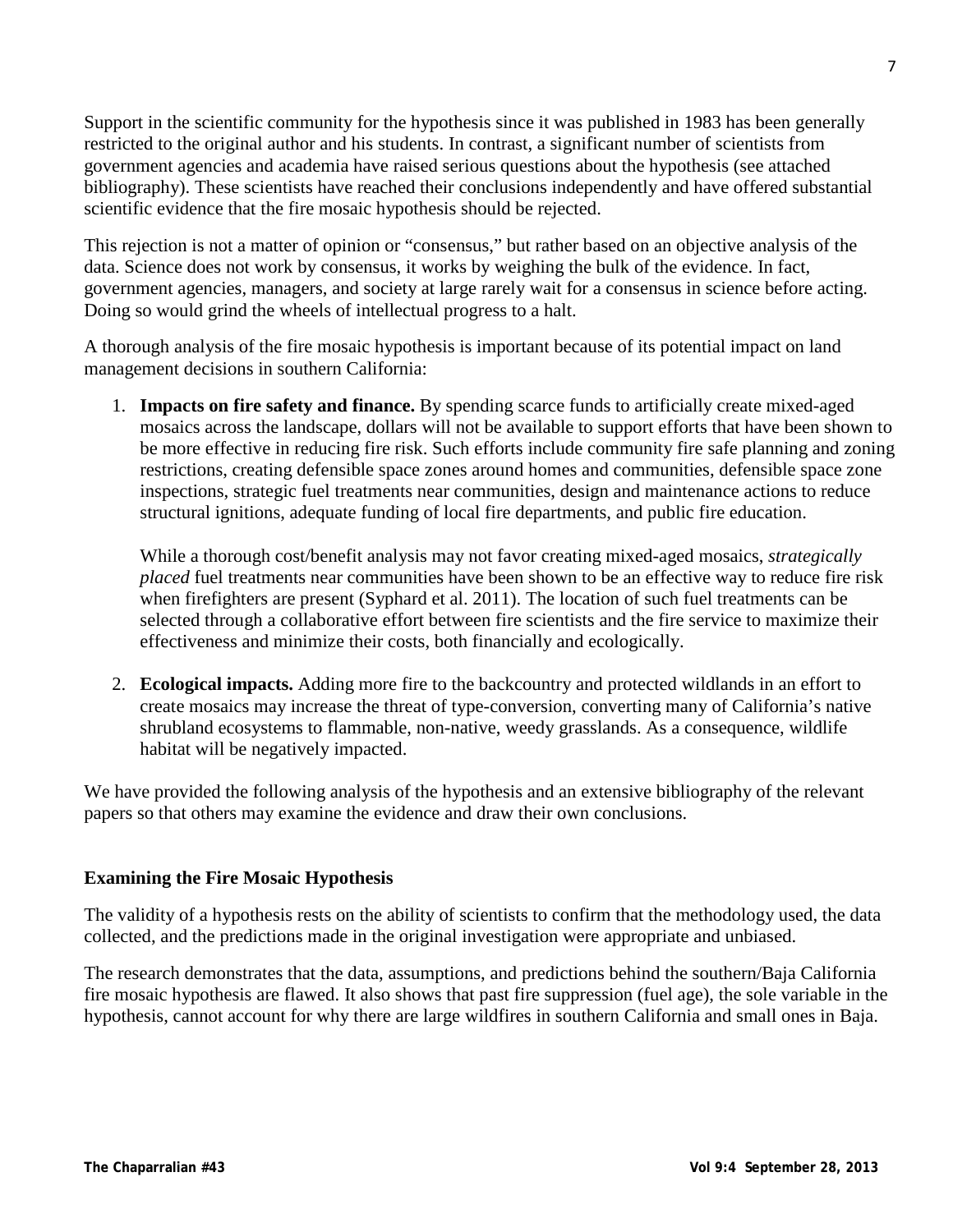# **I. Data**

The map in the original research paper (Minnich 1983) biases the comparison between Baja and southern California by including two very large fires north of the border that occurred outside the study period (1932 Matilija and the 1970 Laguna fires). This exaggerates the average size of fires north of the border during the time period in question.

In a follow-up paper (Minnich 1989), fire perimeter data south of the border were compiled in a completely different manner than north of the border. For Baja, three sets of aerial photographs separated by 16-18 years were used to estimate fire perimeters. There was no validation that fire perimeters could be accurately determined in this manner. North of the border, official state and federal records were used. This data set did not include smaller fires (below 40 acres). This is a critical error because between 1970 and 1979, a time period included in one of the aerial photo sets, 95% of the fires in San Diego County were less than 40 acres. This exclusion of important data further exaggerates fire size north of the border. To obtain comparable data sets, fire perimeters north of the border should have been estimated with aerial photographs as well. This would have helped reduce the potential for bias.



**Figure 1. The Maps.** Dark splotches in the left map (1983) represent fire scars as determined by analyzing satellite images. By inserting fires outside the study period (two gray splotches) the reader is left with the biased impression that fires north of the Southern California/Baja border are much larger than they actually were during the period in question. For the map on the right (1989), estimated fire perimeters in Baja were derived by subjectively analyzing aerial photos. Perimeters north of the border were determined by government investigators after the fire event. The different methodologies used raise serious questions about the validity of the maps.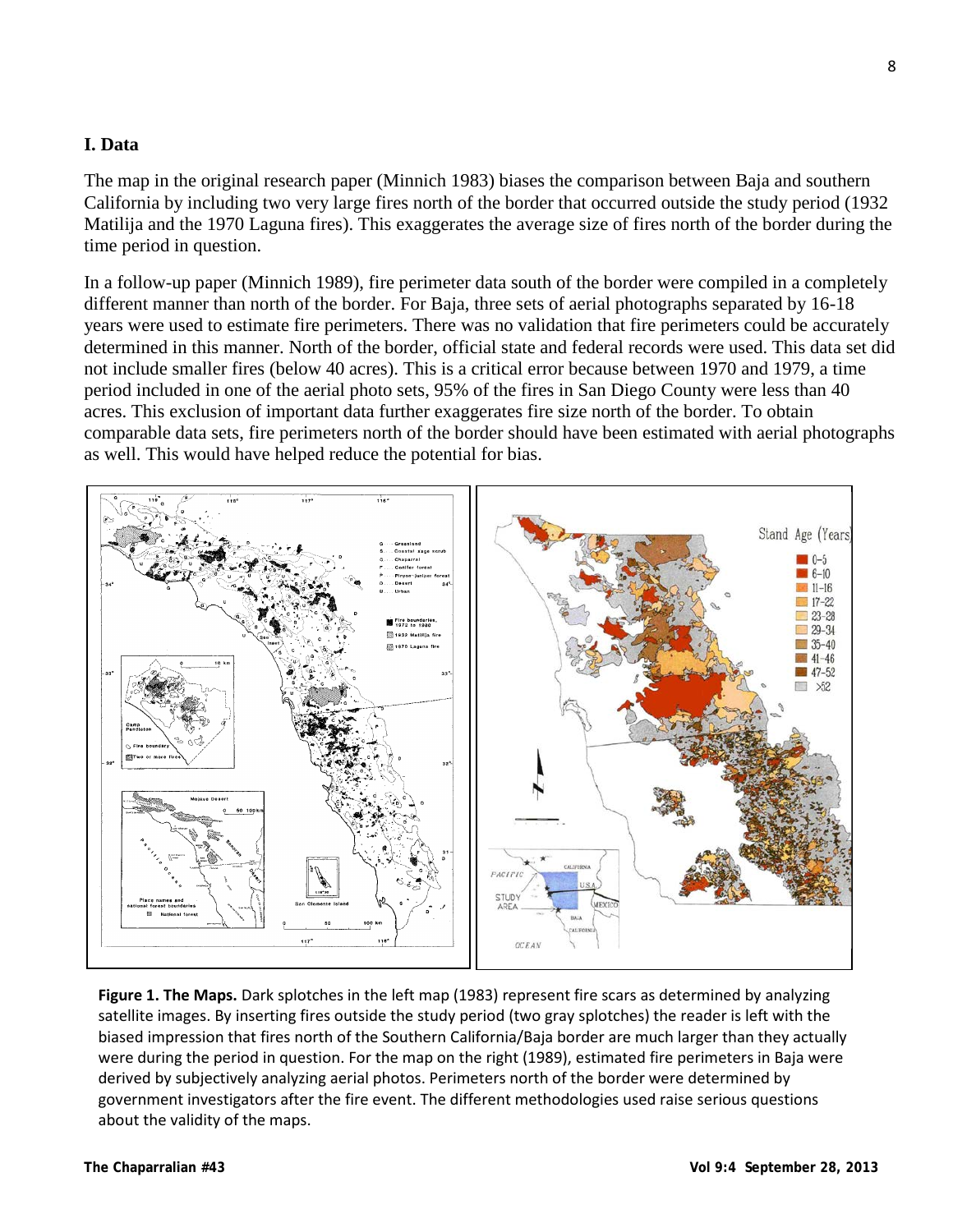# **II. Assumptions**

Several assumptions supporting the hypothesis have been proven to be incorrect. The citations listed below reference the scientific studies which falsify these assumptions.

**A. Large fires are new to southern California.** Scientific research and historical documents have shown this to be false (Lombardo et al. 2009, Mensing et al. 1999, Keeley and Zedler 2009, ).

**B**. **Fire suppression has been effective in excluding fire from southern California shrubland ecosystems over the last century.** Scientific research has shown that fire suppression in these ecosystems has not been successful in excluding fire (Keeley et al. 1999).

**C. Baja and southern California are comparable.** This has been shown to be false, as there are a number of significant differences between the two regions. For example:

- There are significant land management differences north and south of the border. Baja has been subjected to hundreds of years of ranching and farming, which has resulted in a significant alteration of the natural landscape (Henderson 1964, Dodge 1975).
- Weather patterns are different north and south of the border. The proportion of the area studied in Baja subject to strong Santa Ana winds is small when compared to southern California. Such wind events gradually diminish south of the border. Precipitation is greater in southern California when compared to Baja California (Henderson 1964, Mitchell 1969, Markham 1972).
- As a result of different climatic, topographical, and edaphic (soil) conditions, plant communities are distinctly different in many areas of Baja when compared to southern California (Keeley and Fotheringham 2001a).

# **III. Predictions**

Mixed-aged vegetation mosaics alone have proven to be inadequate barriers to fire spread, especially during wind-driven events. Age of vegetation is not the only variable determining fire size as suggested by the hypothesis. Other variables are important in determining fire spread such as topography, fuel moistures, local weather conditions, and fire suppression efforts (Zedler and Seiger 2000, Moritz et al. 2004, Halsey 2006). Large fires occur in Baja California. More than 37,000 acres burned in Baja during the 2007 firestorm (Hernandez 2007).

The exclusive focus on fuel age as the sole variable to fire spread leads to the false assumption that all large wildfires are due to the "unnatural" build-up of vegetation. This was demonstrated in an article about the October 2008 fires in the San Fernando Valley in UCLA's newspaper, *The Daily Bruin* (10/13/08): "The cause of the fires is still unknown, though what caused it is irrelevant," said Richard A. Minnich, a professor of geography at UC Riverside.

Fire suppression, Minnich said, has increased the severity of the wildfires. He said that since small fires that break out during the summer are typically extinguished, the vegetation which would normally be burned by the fires is still in abundance during the fall season. As a result, fires in the fall have much more fuel to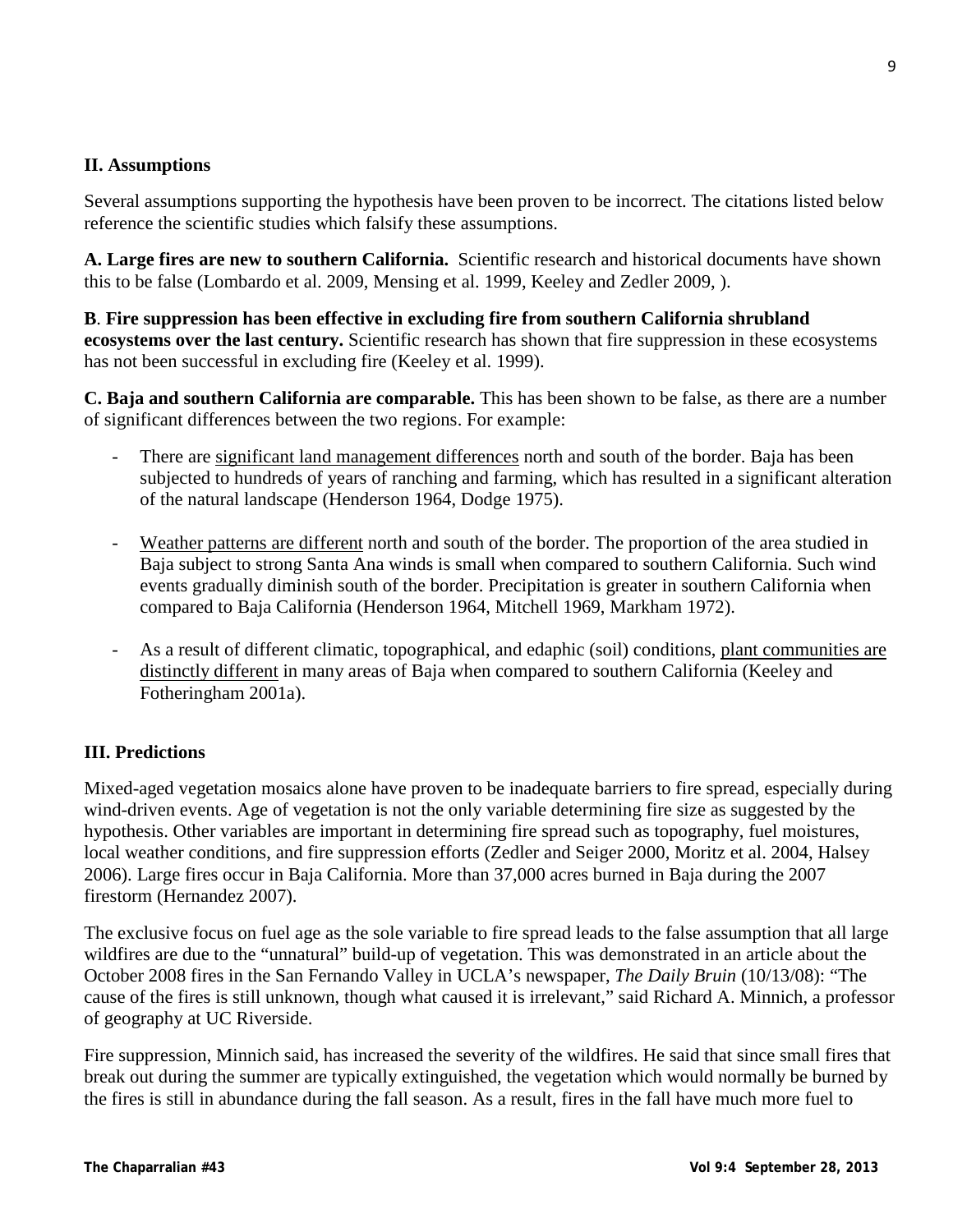burn, and are increased due to the strong Santa Ana winds. "Because we're putting fires out…we're making the role of the Santa Ana winds (larger)," Minnich said.

Two fires burned during the San Fernando Valley event in October 2008: the 4,824 acre Marek Fire and the 14,703 acre Sesnon Fire. As shown in the map below, the larger Sesnon Fire burned within an area that had seen multiple fires over the past 27 years. The left one-third of the fire scar (dark blue) burned in the 2003 Simi Fire. The right portion had last burned in 1988. The central portion had burned in 1981. Fire suppression has not been effective in excluding fire from these areas.



**Figure 2. 2008 Sesnon Fire (central outlined red perimeter) with fire history of the general area.** Map by Anne Pfaff and Jon E. Keeley, USGS Western Ecological Research Center.

Natural, summertime lightning-caused fires at lower elevations are rare in southern California. Human activity has led to a significant deviation from the natural fire-return interval by artificially increasing fire frequency. Such an artificial increase in fire frequency threatens native shrublands with type-conversion to highly flammable, non-native grasslands. Contrary to Minnich's quoted proposition, the cause, namely anthropogenic influence, is certainly relevant.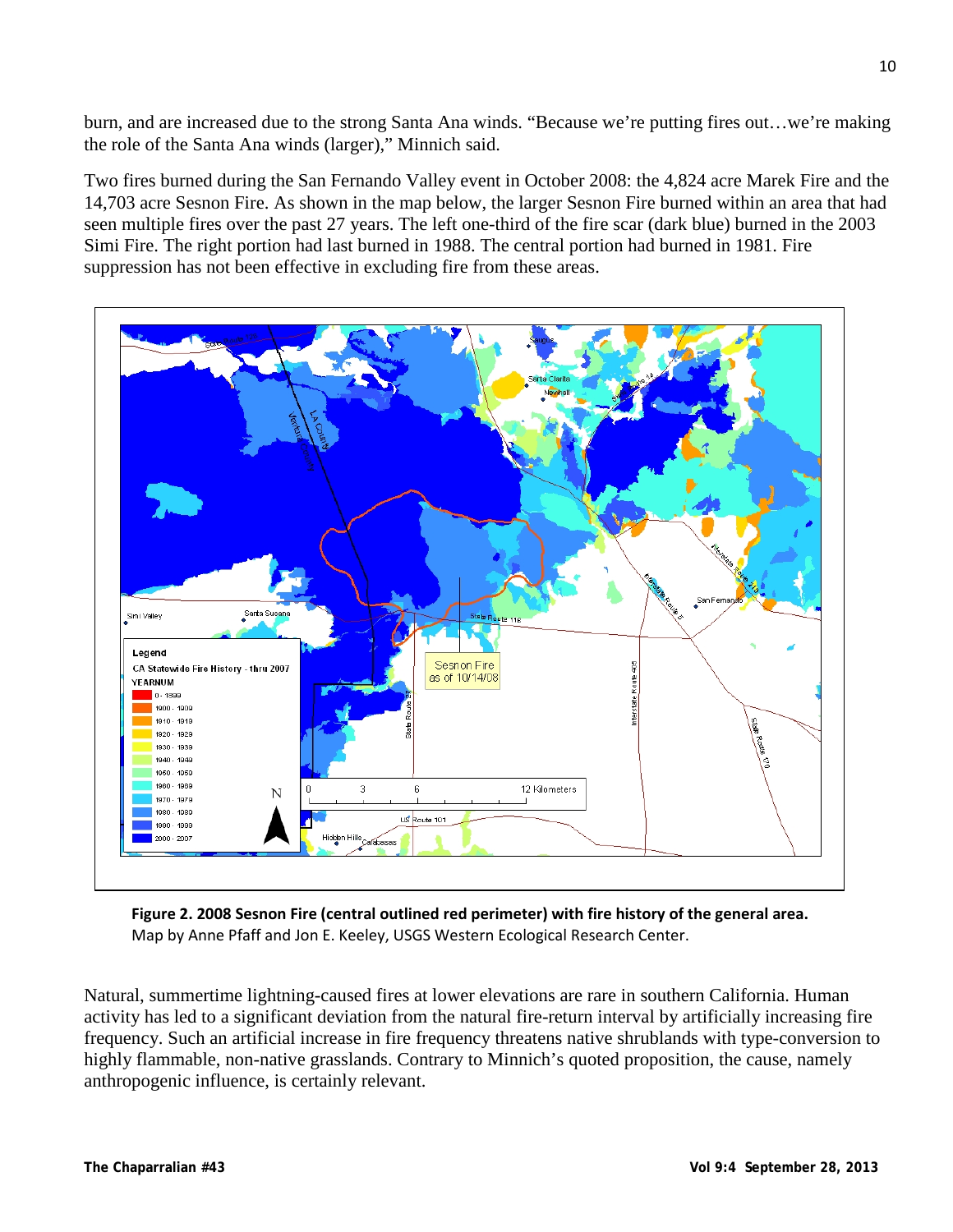# **Management Implications**

Numerous fire management plans in California have cited the presumed impact of past fire suppression to justify the creation of mixed-aged mosaics in native shrublands. For example:

**1. San Diego County.** In 2013, a small prescribed burn in the San Felipe Wildlife Area in San Diego County was conducted in part to "improve habitat" by "*creating mosaic patterns* in moderately aged to decadent brush stands for improving deer grazing. The plan is to burn these blocks every 7-15 years."

The fire escaped and proceeded to burn more than 2,700 acres of fragile habitat within the protected area. Much of it had previously burned in the 2002 Pines Fire. Re-burning a chaparral stand that had burned eleven years earlier has been proven to cause serious ecological damage. The targeted vegetation was the last remaining, healthy old-growth stand of desert chaparral in the entire San Felipe Valley Wildlife Area.

**2. Cal Fire.** One of the main goals of Cal Fire's proposed 2013 Vegetation Treatment Plan is to, "Improve wildlife habitat by spatially and temporally altering vegetation structure and composition, *creating a mosaic of successional stages* within various vegetation types." The rationale for this goal was that past fire suppression "had the effect of increasing the rate of spread as well as the annual acreage burned" in California wildlands. No effort was made to distinguish between ecosystem types.

**3. Santa Barbara County.** In 2008, the Santa Barbara County Game Commission advocated prescribed burning to clear chaparral in the backcountry because early Spanish explorers described, "abundant trees, grass, elk, deer, yearly running streams, burned areas, and other wildlife in these early reports, but little mention of brush." The burning proposal was eventually rejected.

There is a narrow window when prescribed burns can occur: in the cool season (late spring, just before summer). This is due to the fact that in the winter and early spring months, chaparral plants have too much moisture within their tissues so they won't carry a fire easily. In the summer and fall, the wildfire risk is too high due to low moisture levels. As a consequence, prescribed burns are conducted in the chaparral when it is the most vulnerable: the plants are growing, the soil is still moist, many animal species are breeding, and birds are using the ecosystem during their annual migrations.

The exact mechanisms are unknown, but cool season burns probably cause significant damage to plant growth tissues and destroy seeds in the soil due to soil moisture turning into steam. This can can lead to immediate type-conversion to a non-native grassland. Such an event occurred after a cool season burn in Pinnacles National Park, California, in the late 1980's (Keeley 2006).

The following US Forest Service document discusses the ecological risks of prescribed fire in chaparral and other plant communities:

[Knapp, E.E., B.L. Estes, and C.N. Skinner. Ecological effects of prescribed fire season: A Literature Review](http://www.californiachaparral.org/images/Knapp_et_al_Eco_effects_of_prescribed_fire_season_2009.pdf)  [and Synthesis for Managers. Gen. Tech. Report PSW-GTR-224. USDA, Forest Service. PSW Research](http://www.californiachaparral.org/images/Knapp_et_al_Eco_effects_of_prescribed_fire_season_2009.pdf)  [Station. 80p.](http://www.californiachaparral.org/images/Knapp_et_al_Eco_effects_of_prescribed_fire_season_2009.pdf)

The potential for ecological damage, as well as the lack of efficacy for mosaics to prevent fire spread, has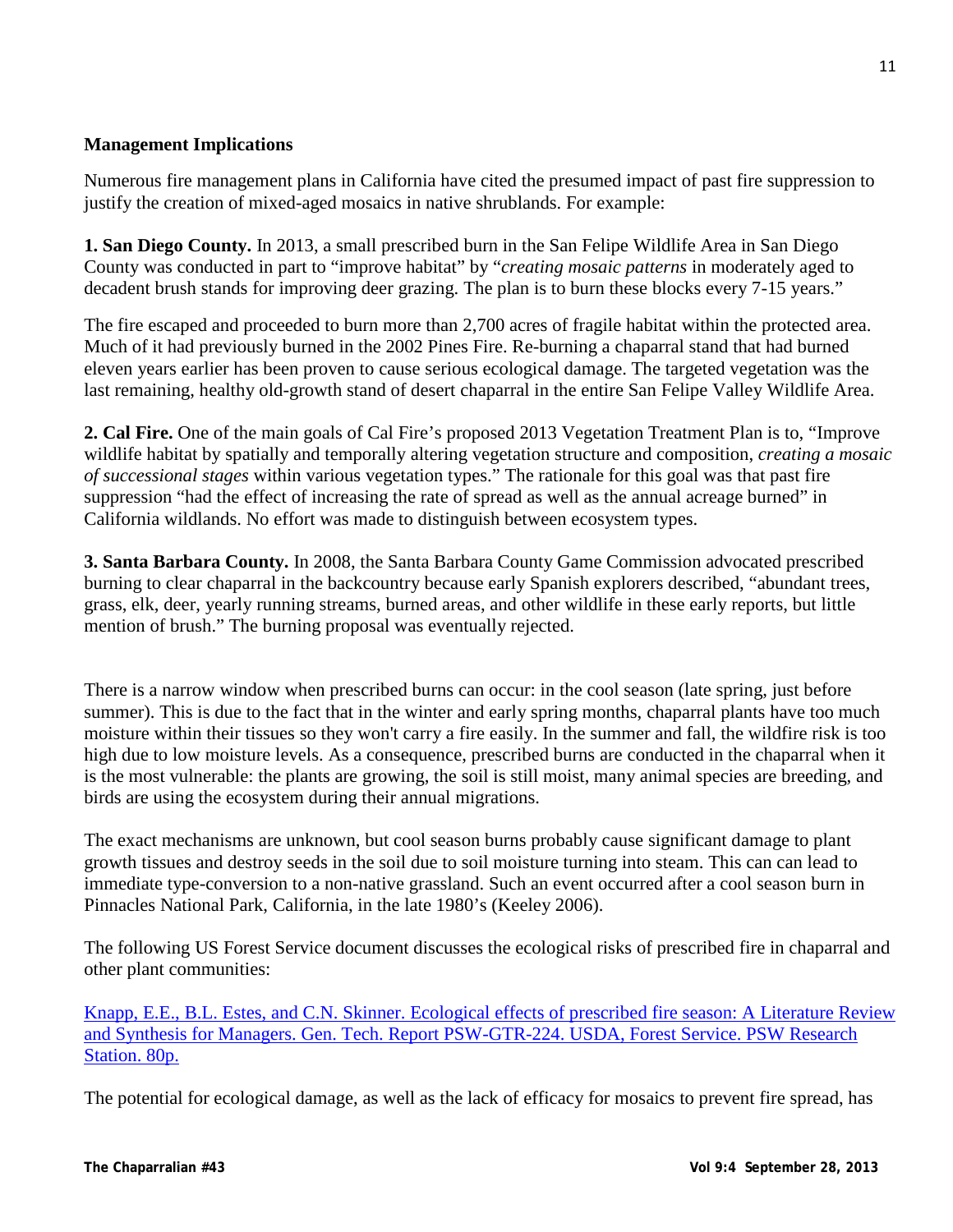led the National Park Service to stop prescribed burning in the Santa Monica Mountains Recreation Area. They explain their approach on their website (9/2013):

"In the last forty years fire managers have promoted the idea that prescribed fire is necessary to protect ecosystems and communities by restoring fire's natural role in the environment to thin forest stands and to reduce hazardous fuels. This is true for western forests where the natural fire regime was frequent, low intensity surface fires started by lightning, and for many other ecosystems like southern longleaf pine forests, Florida palmetto scrub, and the Great Plains tall grass prairies. However, this is not true for the shrubland dominated ecosystems of southern California and the Santa Monica Mountains."

Additional information is available on the [Santa Monica Mountains National Recreation Area website.](http://www.nps.gov/samo/parkmgmt/prescribedfires.htm)

In terms of creating mosaics to increase biodiversity, researchers from another Mediterranean-type climate, Australia, have concluded (Parr and Andersen 2006):

"We identified serious shortcomings of PMB [patch mosaic burning]: the ecological significance of different burning patterns remains unknown and details of desired fire mosaics remain unspecified. This has led to fire-management plans based on pyrodiversity rhetoric that lacks substance in terms of operational guidelines and capacity for meaningful evaluation. We also suggest that not all fire patterns are ecologically meaningful: this seems particularly true for the highly fire-prone savannas of Australia and South Africa. We argue that biodiversity-needspyrodiversity advocacy needs to be replaced with a more critical consideration of the levels of pyrodiversity needed for biodiversity and greater attention to operational guidelines for its implementation."

[Parr, C.L. and A.N. Andersen. 2006. Patch mosaic burning for biodiversity conservation: a critique of the](http://www.californiachaparral.org/images/Parr_and_Andersen-patch-mosaic-burning-biodiversity-conservation-critique_2006.pdf)  [pyrodiversity paradigm. Conservation Biology 20: 1610-1619.](http://www.californiachaparral.org/images/Parr_and_Andersen-patch-mosaic-burning-biodiversity-conservation-critique_2006.pdf)

Considering the potential for significant ecological damage and the lack of efficacy in preventing fire spread, the creation of mixed-aged mosaics in native shrublands needs to be seriously re-evaluated.

# **BIBLIOGRAHY**

## **The Research**

The following three papers provide the basics of the southern/Baja California fire mosaic hypothesis (Minnich 2001) and a point by point explanation of its flaws (Keeley and Fotheringham 2001a, b):

[Keeley, J. E., and C. J. Fotheringham. 2001a. Historic fire regime in Southern California shrublands.](http://www.californiachaparral.org/images/Cons_Bio_Keeley_and_CJ.pdf)  [Conservation Biology 15:1536-1548.](http://www.californiachaparral.org/images/Cons_Bio_Keeley_and_CJ.pdf)

[Minnich, R. A. 2001. An integrated model of two fire regimes. Conservation](http://www.californiachaparral.org/images/Minnich_An_Integrated_Model.pdf) Biology 15:1549-1553[.](http://www.californiachaparral.org/images/Minnich_An_Integrated_Model.pdf)

Keeley, J. E., and C. J. Fotheringham. 2001b. History and management of crown fire ecosystems: a summary and response. Conservation Biology 15: 1561-1567.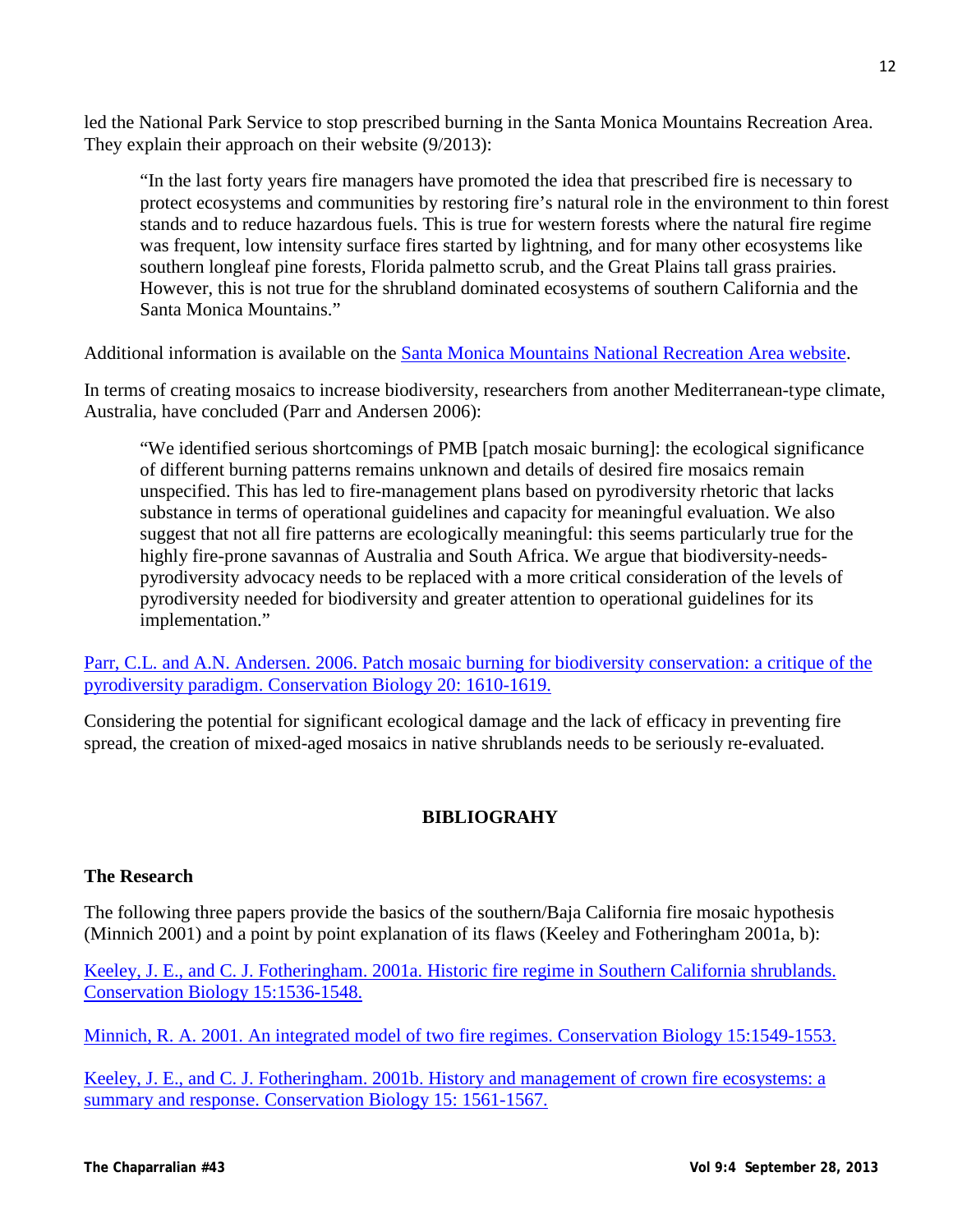## **The Original Paper:**

[Minnich, R. A. 1983. Fire mosaics in southern California and northern Baja California. Science 219:1287-](http://www.californiachaparral.org/images/Minnich_1983_original_paper.pdf) [1294.](http://www.californiachaparral.org/images/Minnich_1983_original_paper.pdf)

#### **Main papers supporting the mosaic hypothesis (by date):**

Minnich, R. A. 1989. Chaparral fire history in San Diego County and adjacent northern Baja California: an evaluation of natural fire regimes and effects of suppression management. In, The California Chaparral: Paradigms Reexamined (S. C. Keeley ed.). No. 34 Science Series. Natural History Museum of Los Angeles County.

Minnich, R. A., and R. J. Dezzani. 1991. Suppression, fire behavior, and fire magnitudes in Californian chaparral at the urban/wildland interface. Pages 67-83 in J. J. DeVries, editor. California Watersheds at the Urban Interface, Proceedings of the Third Biennial Watershed Conference. University of California, Davis, CA.

[Minnich, R.A., and C.J. Bahre. 1995. Wildland fire and chaparral succession along the California-Baja](http://earthsciences.ucr.edu/docs/minnich&bahre_1995.pdf)  [California boundary. International Journal of Wildland Fire](http://earthsciences.ucr.edu/docs/minnich&bahre_1995.pdf)*, 5*:13-24.

Minnich, R. A. and [Y. H. Chou. 1997. Wildland fire patch dynamics in the chaparral of southern California](http://earthsciences.ucr.edu/docs/minnich&chou_1997.pdf)  [and northern Baja California. International Journal of Wildland Fire 7:221-248.](http://earthsciences.ucr.edu/docs/minnich&chou_1997.pdf)

Minnich, R. A., and E. Franco-Vizcaino. 1999. Prescribed mosaic burning in California chaparral. Pages 247-254 In A. Gonzalez-Caban, editor. Proceedings of the Symposium on Fire Economics, Planning, and Policy: Bottom Lines. Pacific Southwest Research Station, Albany, CA.

Goforth, B. S., and R. A. Minnich. 2007. Evidence, exaggeration, and error in historical accounts of chaparral wildfires in California. Ecological Applications 17:779-790.

## **The six key research papers that support rejecting the mosaic hypothesis by testing its data set, assumptions, and/or predictions:**

[Keeley, J.E. and P.H. Zedler. 2009. Large, high-intensity fire events in southern California shrublands:](http://www.californiachaparral.org/images/K2009_Large_Fires_Debunking_EA.pdf)  [debunking the fine-grain age patch model. Ecological Applications 19:](http://www.californiachaparral.org/images/K2009_Large_Fires_Debunking_EA.pdf) 69-94.

*"A review of more than 100 19th-century newspaper reports reveals that large, high-intensity wildfires predate modern fire suppression policy, and extensive newspaper coverage plus first-hand accounts support the conclusion that the 1889 Santiago Canyon Fire was the largest fire in California history."*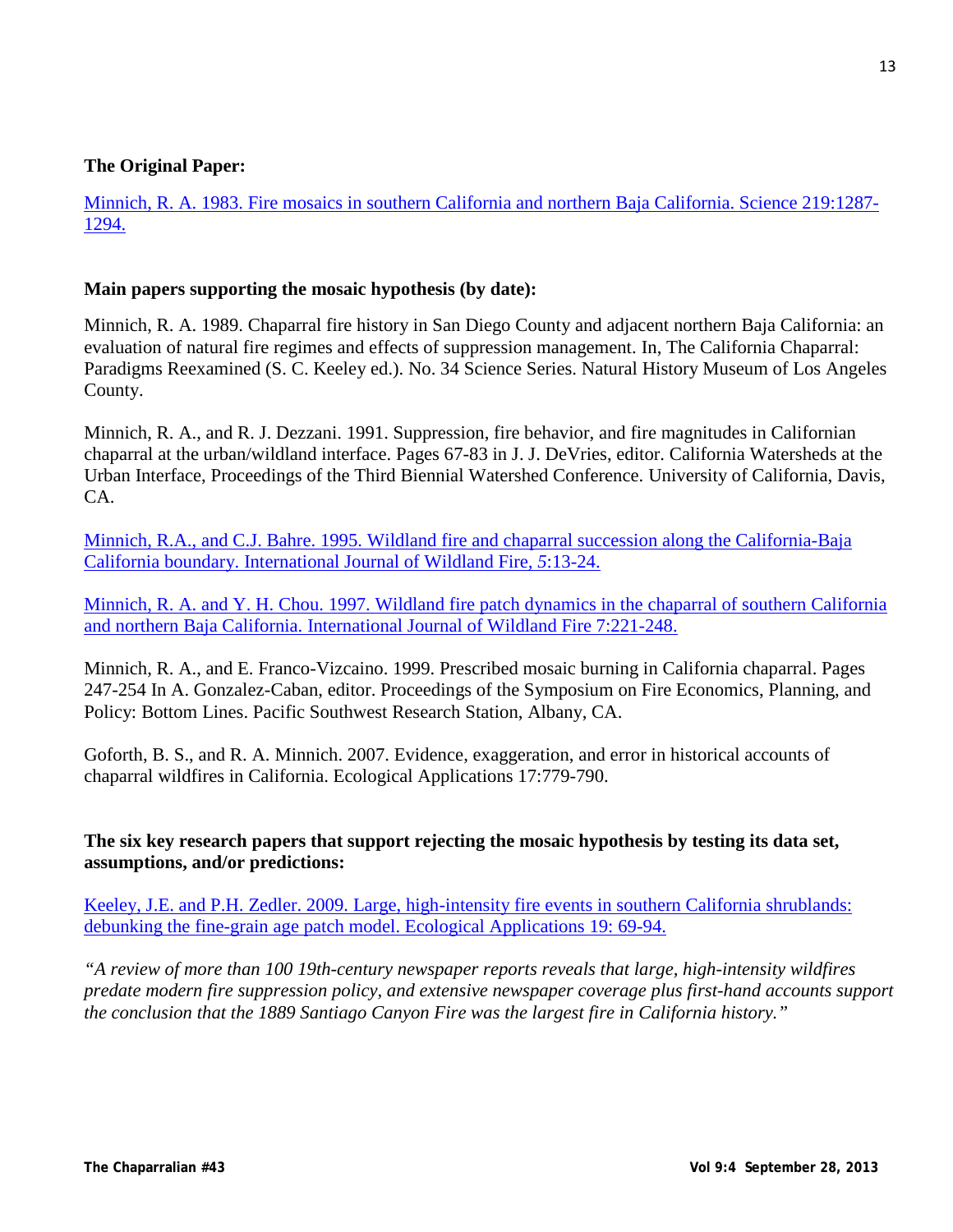[Lombardo, K.J., T.W. Swetnam, C.H. Baisan, M.I. Borchert. 2009. Using bigcone Douglas-fir fire scars and](http://www.californiachaparral.org/images/Lombardo_Big_Cone_Doug_Fir_Chaparral.pdf)  [tree rings to reconstruct interior chaparral fire history. Fire Ecology 5: 32-53.](http://www.californiachaparral.org/images/Lombardo_Big_Cone_Doug_Fir_Chaparral.pdf)

"*The historical and modern records both imply that large, landscape-scale fires are inevitable in chaparral landscapes."*

[Moritz, M.A., J.E. Keeley, E.A. Johnson, and A.A. Schaffner. 2004. Testing a basic assumption of](http://www.californiachaparral.org/images/How_important_is_fuel_age.pdf)  [shrubland fire management: How important is fuel age? Frontiers in Ecology and the Environment 2:67-72.](http://www.californiachaparral.org/images/How_important_is_fuel_age.pdf)

*"Fire frequency analysis of several hundred wildfires over a broad expanse of California shrublands reveals that there is generally not, as is commonly assumed, a strong relationship between fuel age and fire probabilities."*

Zedler, P.H., Seiger, L.A. 2000. Age mosaics and fire size in chaparral: A simulation study. In 2<sup>nd</sup> Interface [Between Ecology and Land Development in California. USGS Open-File Report 00-02, pp. 9-18.](http://www.californiachaparral.org/images/Zedler_2000_firemodel.pdf)

*" We conclude that age-based mosaics following the strict rules of the fuel/age paradigm are a transient phenomenon, and therefore we question if fine-grained age mosaics are characteristic of natural systems and whether they should be the objective of long-term landscape planning."*

Keeley, J. E., C. J. Fotheringham, and M. Morais. 1999. Reexamining fire suppression impacts on brushland [fire regimes. Science 284:1829-1832.](http://www.californiachaparral.org/images/99_Reexamining_Fire_Sup_Impacts.pdf)

*"In brush-covered landscapes of southern and central-coastal California, there is no evidence that fire suppression has altered the natural stand-replacing fire regime in the manner suggested by others (3, 5)."*

[Mensing, S. A., J. Michaelsen, and R. Byrne. 1999. A 560-year record of Santa Ana fires reconstructed from](http://www.californiachaparral.org/images/Santa_Ana_Fires_500_years.pdf)  [charcoal deposited in the Santa Barbara Basin, California. Quaternary Research 51:295-305.](http://www.californiachaparral.org/images/Santa_Ana_Fires_500_years.pdf)

*"The fuel and weather conditions necessary for large fires were present prior to fire suppression and are a natural part of chaparral ecology in a Mediterranean climate."*

# **Two literature reviews that support rejecting the mosaic hypothesis:**

[Conard, S. G., and D. R. Weise. 1998. Management of fire regime, fuels, and fire effects in southern](http://www.californiachaparral.org/images/Management_in_Chaparral_Conard_Weise.pdf)  [California chaparral: lessons from the past and thoughts for the future. In Teresa L. Pruden and Leonard A.](http://www.californiachaparral.org/images/Management_in_Chaparral_Conard_Weise.pdf)  [Brennan \(eds.\). Fire in Ecosystem Management: Shifting the Paradigm from Suppression to Prescription:](http://www.californiachaparral.org/images/Management_in_Chaparral_Conard_Weise.pdf)  [1996 May 7-10; Boise, ID: Tall Timbers Fire Ecology Conference No. 20. Tallahassee, FL: Tall Timbers](http://www.californiachaparral.org/images/Management_in_Chaparral_Conard_Weise.pdf)  [Research Station; 342-350.](http://www.californiachaparral.org/images/Management_in_Chaparral_Conard_Weise.pdf)

*"For these purposes, landscape mosaics are impractical, unnecessary, and probably not particularly effective. We basically recommend shifting the management focus away from pure mosaic burning toward development (and rejuvenation) of strategically placed fuel management zones."*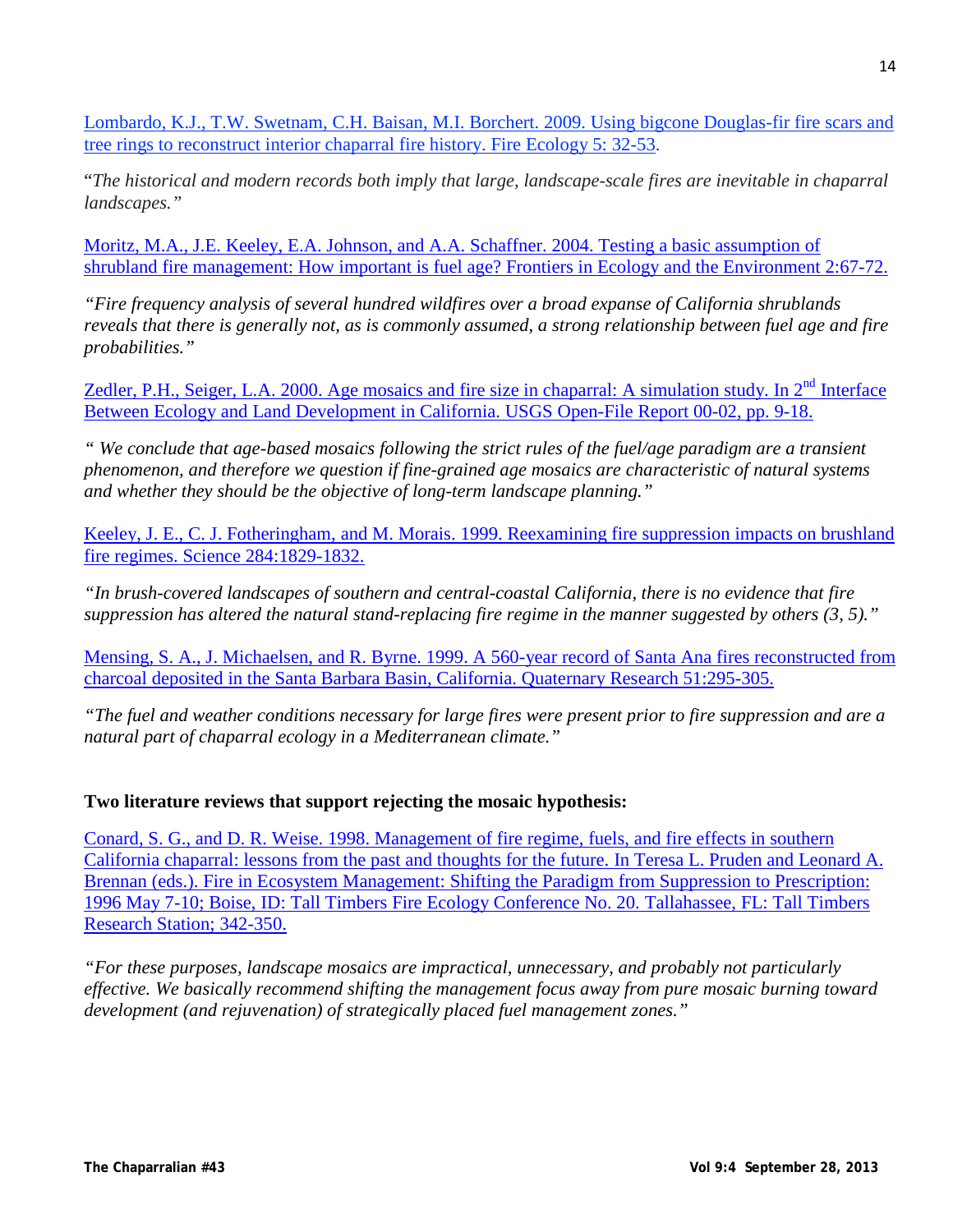[Keeley, J.E.; Aplet, G.H.; Christensen, N.L.; Conard, S.C.; Johnson, E.A.; Omi, P.N.; Peterson, D.L.;](http://www.californiachaparral.org/images/Eco_Found_for_Fire_Management_forest_and_shrublands_Keeley_et_al_pnw_gtr779.pdf)  [Swetnam, T.W. 2009. Ecological Foundations for](http://www.californiachaparral.org/images/Eco_Found_for_Fire_Management_forest_and_shrublands_Keeley_et_al_pnw_gtr779.pdf) Fire Management in North American Forest and Shrubland ecosystems. Gen. [Tech. Rep. PNW-GTR-779. Portland, OR: U.S. Department of Agriculture,](http://www.californiachaparral.org/images/Eco_Found_for_Fire_Management_forest_and_shrublands_Keeley_et_al_pnw_gtr779.pdf) [Forest Service, Pacific Northwest Research Station. 92 p.](http://www.californiachaparral.org/images/Eco_Found_for_Fire_Management_forest_and_shrublands_Keeley_et_al_pnw_gtr779.pdf)

*"The fire regime in this region is dominated by human-caused ignitions, and fire suppression has played a critical role in preventing the ever increasing anthropogenic ignitions from driving the system wildly outside the historical fire return interval. Because the net result has been relatively little change in overall fire regimes, there has not been fuel accumulation in excess of the historical range of variability, and as a result, fuel accumulation or changes in fuel continuity do not explain wildfire patterns."*

# **Other important research with findings inconsistent with the mosaic hypothesis:**

Dodge, J.M. 1975. Vegetational changes associated with land use and fire history in San Diego County. Ph.D. dissertation. University of California, Riverside.

Dunn, A.T., and D. Piirto. 1987. The Wheeler Fire in retrospect: factors affecting fire spread and perimeter formation. Report on file at: U.S. Department of Agriculture, Forest Service, Forest Fire Laboratory, Riverside, CA.

Dunn, A.T. 1989. The effects of prescribed burning on fire hazard in the chaparral: toward a new conceptual synthesis. Pages 23-24 *in* N.H. Berg (technical coordinator). Proceedings of the Symposium on Fire and Watershed Management. General Technical Report PSW-109, U.S. Department of Agriculture, Forest Service, Pacific Southwest Forest and Range Experiment Station, Berkeley, CA.

[Halsey, R.W. 2006. Weather, fuels, and suppression during the 2003 Cedar fire: Which variables made the](http://www.californiachaparral.org/images/AB_Extended_Halsey_II_Final_w_scripps.pdf)  [critical difference? In, 2003 Southern California Fires: Science Insights into the Fire Event and Recovery](http://www.californiachaparral.org/images/AB_Extended_Halsey_II_Final_w_scripps.pdf)  [special session \(J.E. Keeley, organizer\). Proceedings, 3](http://www.californiachaparral.org/images/AB_Extended_Halsey_II_Final_w_scripps.pdf)<sup>rd</sup> International Fire Ecology and Management [Conference. Association for Fire Ecology. San Diego, CA.](http://www.californiachaparral.org/images/AB_Extended_Halsey_II_Final_w_scripps.pdf)

[Halsey, R.W., J.E. Keeley, K. Wilson. 2009. Fuel age and fire spread in southern California chaparral](http://www.californiachaparral.org/images/Halsey_et_al_2009_FMT69-2.pdf)  [ecosystems: natural conditions vs. opportunities for fire suppression. Fire Management Today 69, #2: 22-28.](http://www.californiachaparral.org/images/Halsey_et_al_2009_FMT69-2.pdf)

Henderson, D.A. 1964. Agriculture and livestock raising in the evolution of the economy and culture of the state of Baja California, Mexico. Ph.D. dissertation, University of California, Los Angeles.

Hernandez, Jorge. 2007. ["Incendios forestales arrasan 15 hectareas en BC"](http://www.esmas.com/noticierostelevisa/mexico/672182.html), Noticieros Televisa. Broadcast Oct. 25, 2007. Retrieved on 2007-11-12.

[Keeley, J.E.; Aplet, G.H.; Christensen, N.L.; Conard, S.C.; Johnson, E.A.; Omi, P.N.; Peterson, D.L.;](http://www.californiachaparral.org/images/Eco_Found_for_Fire_Management_forest_and_shrublands_Keeley_et_al_pnw_gtr779.pdf)  Swetnam, T.W. 2009. Ecological foundations for [fire management in North American forest and shrubland](http://www.californiachaparral.org/images/Eco_Found_for_Fire_Management_forest_and_shrublands_Keeley_et_al_pnw_gtr779.pdf)  ecosystems. Gen. [Tech. Rep. PNW-GTR-779. Portland, OR: U.S. Department of Agriculture,](http://www.californiachaparral.org/images/Eco_Found_for_Fire_Management_forest_and_shrublands_Keeley_et_al_pnw_gtr779.pdf) Forest [Service, Pacific Northwest Research Station. 92 p.](http://www.californiachaparral.org/images/Eco_Found_for_Fire_Management_forest_and_shrublands_Keeley_et_al_pnw_gtr779.pdf)

[Keeley, J. E., C. J. Fotheringham, and M. A. Moritz. 2004. Lessons from the 2003 wildfires in southern](http://www.californiachaparral.org/images/Lessons_from_the_October_2003.pdf)  [California. Journal of Forestry 102:26-31.](http://www.californiachaparral.org/images/Lessons_from_the_October_2003.pdf)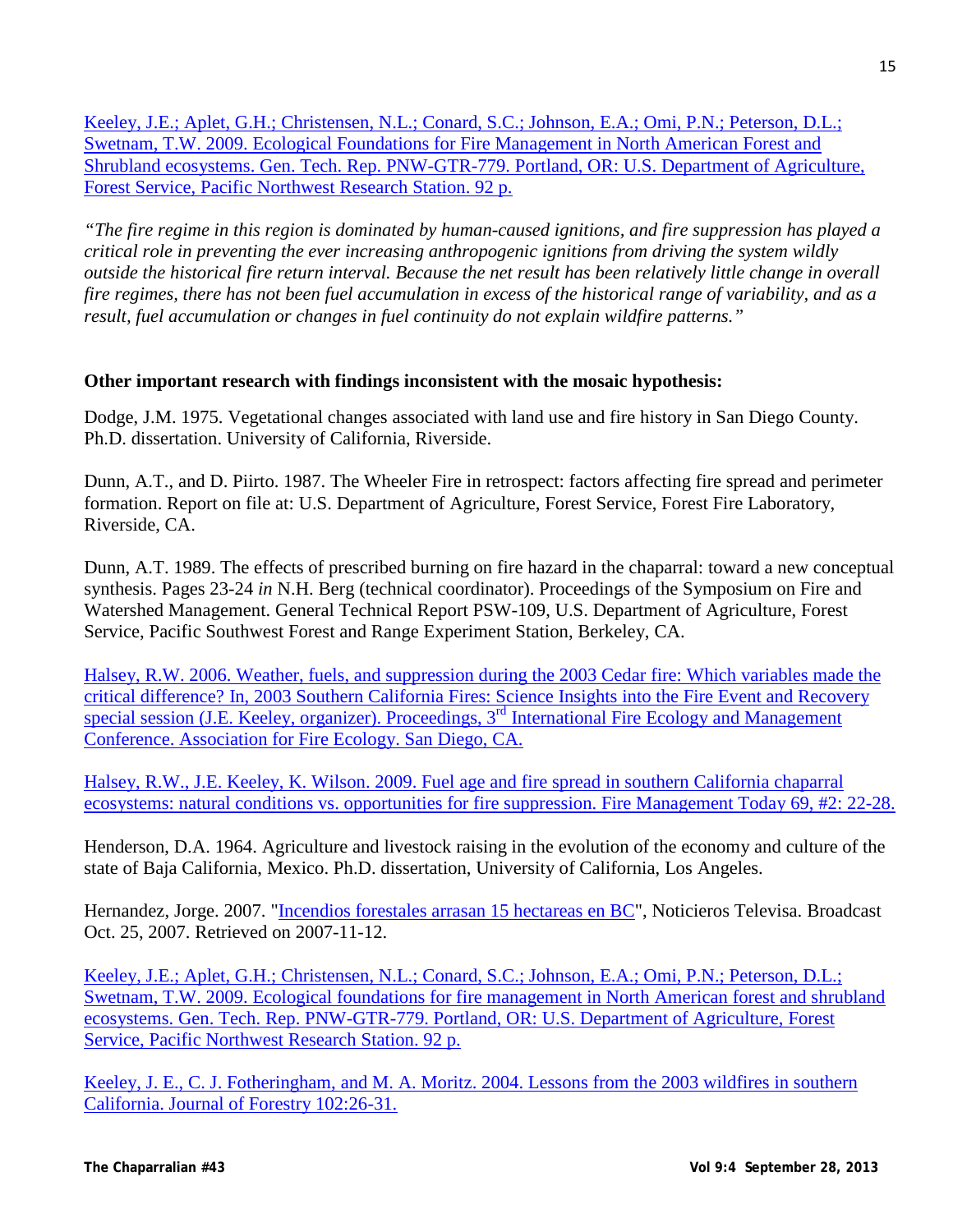Markham, C.G. 1972. Baja California's climate. Weatherwise 25: 64-76.

Mitchell, V.L. 1969. The regionalization of climate in montane areas. Ph.D. dissertation. University of Wisconsin, Madison.

[Moritz, M. A. 1997. Analyzing extreme disturbance events: fire in the Los PadresNational Forest.](http://nature.berkeley.edu/moritzlab/docs/Moritz_1997_EcolAp.pdf)  [Ecological Applications 7:1252-1262.](http://nature.berkeley.edu/moritzlab/docs/Moritz_1997_EcolAp.pdf)

[Moritz, M. A. 2003. Spatiotemporal analysis of controls on shrubland fire regimes: age dependency and fire](http://nature.berkeley.edu/moritzlab/docs/Moritz_2003_Ecology.pdf)  [hazard. Ecology 84:351-361.](http://nature.berkeley.edu/moritzlab/docs/Moritz_2003_Ecology.pdf)

[Schoenberg F.P, R. Peng, Z. Huang and P. Rundel. 2003. Detection of nonlinearities in the dependence of](http://www.californiachaparral.org/images/Peng_and_Rundel.pdf)  [burn area on fuel age and climatic variables. International Journal of Wildland Fire 12: 1–6.](http://www.californiachaparral.org/images/Peng_and_Rundel.pdf)

[Syphard, A.D., J.E. Keeley, T.J. Brennan. 2011. Comparing fuel breaks across southern California national](http://www.californiachaparral.org/images/K2011_Syphard_SoCalFuelBreaks.pdf)  [forests. Forest Ecology and Management 261: 2038-2048.](http://www.californiachaparral.org/images/K2011_Syphard_SoCalFuelBreaks.pdf)

[Syphard, A.D., V.C. Radeloff, J.E. Keeley, T.J. Hawbaker, M.K. Clayton, S.I. Stewart, and R.B. Hammer.](http://www.californiachaparral.org/images/K2007_Syphard_Human_Influence_on_Fire_Regimes.pdf)  [2007. Human influence on California fire regimes. Ecological Applications 17: 1388-1402.](http://www.californiachaparral.org/images/K2007_Syphard_Human_Influence_on_Fire_Regimes.pdf)

Turner, M. G., and V. H. Dale. 1998. Comparing large, infrequent disturbances: what have we learned? Ecosystems 1:493-496.

Wells, M.L, J.F. O'Leary, J. Franklin, J. Michaelsen, and D.E. McKinsey. 2004. Variations in a regional fire [regime related to vegetation type in San Diego County, California. Landscape Ecology 19: 139-152.](http://www.californiachaparral.org/images/Wells_fire_regime_and_veg_type_in_SD_county.pdf)

[Witter, M., and Taylor. 2008. Preserving the future: a case study in fire management and conservation from](http://www.californiachaparral.org/images/Witter_and_Taylor_Preserving_the_Future_SMM.pdf)  the Santa Monica Mountains. In R.W. Halsey, Fire, Chaparral, and Survival in Southern California, 2<sup>nd</sup> [edition. Sunbelt publications, pg. 109-115.](http://www.californiachaparral.org/images/Witter_and_Taylor_Preserving_the_Future_SMM.pdf)

[Zedler, P.H. 1995. Fire frequency in southern California shrublands: biological effects and management](http://www.californiachaparral.org/images/Zedler_1995_Fire_Frequency_S_CA_3_.pdf)  [options. Brushfires in California Wildlands: Ecology and Resource Management. Ed. J.E. Keeley and T.](http://www.californiachaparral.org/images/Zedler_1995_Fire_Frequency_S_CA_3_.pdf)  [Scott. International Association of Wildland Fire, Fairfield, WA.](http://www.californiachaparral.org/images/Zedler_1995_Fire_Frequency_S_CA_3_.pdf)

# **Research discussing the negative ecological impacts of short fire return intervals in chaparral:**

[Brooks, M.L., C.M. D'Antonio, D.M. Richardson, J.M. DiTomaso, J.B. Grace, R.J. Hobbs, J.E. Keeley, M.](http://www.californiachaparral.org/images/Brooks_et_al_Effects_of_Invasives_on_Fire_Regimes.pdf)  [Pellant, D. Pyke. 2004. Effects of invasive alien plants on fire regimes. Bioscience 54:677-688.](http://www.californiachaparral.org/images/Brooks_et_al_Effects_of_Invasives_on_Fire_Regimes.pdf)

[Diaz-Delgado, R., F. Lloret, X. Pons, and J. Terradas. Satellite evidence of decreasing resilience in](http://www.californiachaparral.org/images/Decreasing_resilience_of_shrublands_increased_fire.pdf)  [Mediterranean plant communities after recurrent wildfires. 2002. Ecology 83: 2293-2303.](http://www.californiachaparral.org/images/Decreasing_resilience_of_shrublands_increased_fire.pdf)

[Franklin, J., A.D. Syphard, H.S. He, D.J. Mladenoff. 2005. Altered fire regimes affect landscape patterns of](http://www.californiachaparral.org/images/Franklin_Altered_Fire_regimes_affect_landscape.pdf)  [plant succession in the foothills and mountains of southern California. Ecosystems 8: 885-898.](http://www.californiachaparral.org/images/Franklin_Altered_Fire_regimes_affect_landscape.pdf)